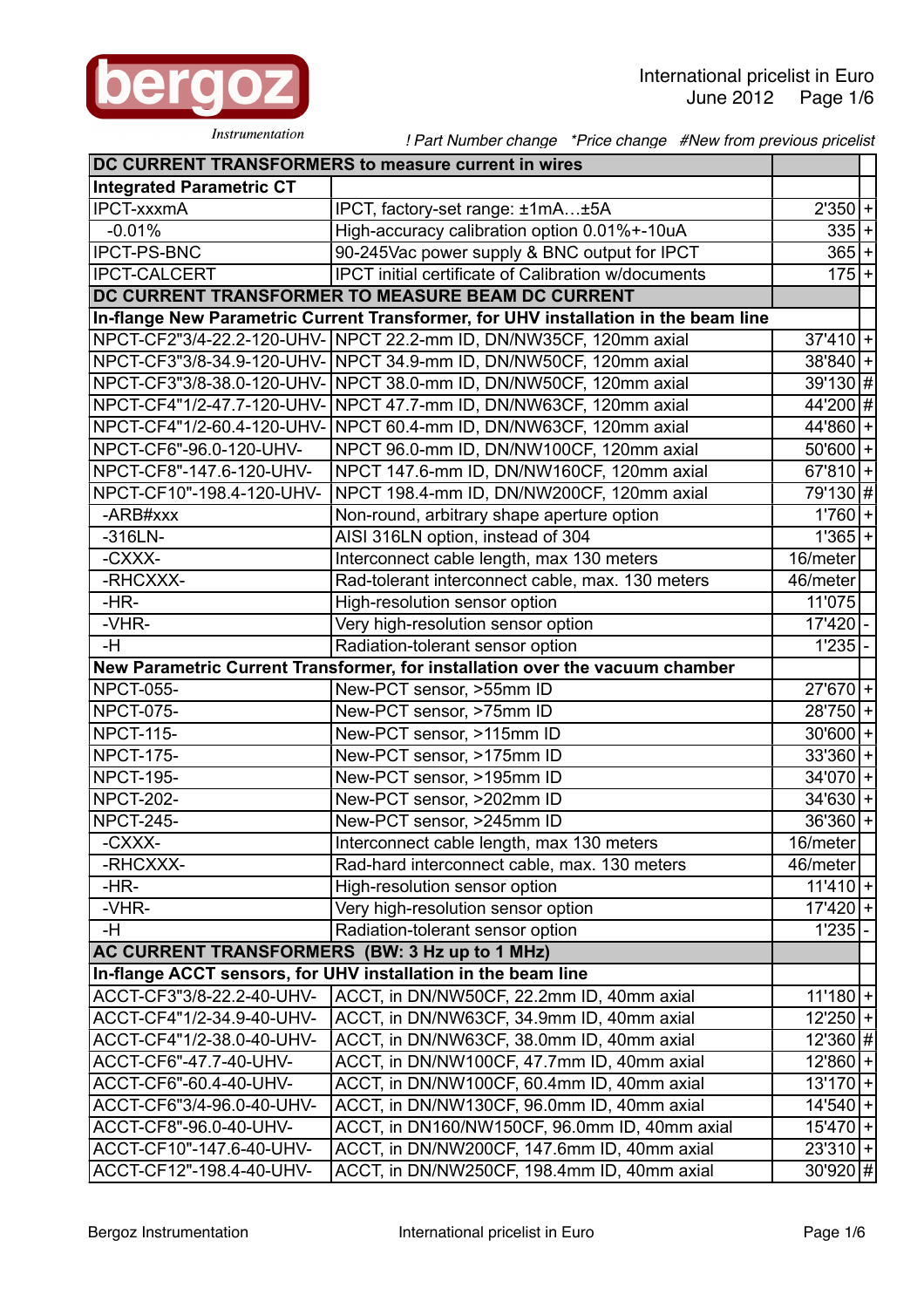| $-CAW10-$                                      | 10-turn calibration winding: not recommended                                               | $\overline{860} + $         |
|------------------------------------------------|--------------------------------------------------------------------------------------------|-----------------------------|
| $-316LN-$                                      | AISI 316LN option, instead of 304                                                          | $1'365+$                    |
| -ARB#xxx                                       | Outer flanges arbitrary shape aperture, 60mm axial                                         | Obsolete $ # $              |
| -ARB#xxx                                       | Outer flanges arbitrary shape aperture, 40mm axial                                         | $4'160$ #                   |
| -BK150C                                        | Bakeout at 150'C option                                                                    | $1'905$ +                   |
| -BK185C                                        | Bakeout at 185'C option                                                                    | Ask                         |
|                                                | ACCT sensors, for installation over the vacuum chamber                                     |                             |
| ACCT-S-016                                     | ACCT sensor head, 16mm ID                                                                  | $1'530 +$                   |
| <b>ACCT-S-028</b>                              | ACCT sensor head, 28mm ID                                                                  | $1'815+$                    |
| <b>ACCT-S-055</b>                              | ACCT sensor head, 55mm ID                                                                  | $2'650+$                    |
| ACCT-S-082                                     | ACCT sensor head, 82mm ID                                                                  | $3'410 +$                   |
| <b>ACCT-S-122</b>                              | ACCT sensor head, 122mm ID                                                                 | $4'335 +$                   |
| ACCT-S-178                                     | ACCT sensor head, 178mm ID                                                                 | $5'480 +$                   |
| -VAC-                                          | Sensor degassing option, for vacuum > 1E-4 Mbar                                            | $290 +$                     |
| $-CAW10-$                                      | 10-turn calibration winding                                                                | $580 + $                    |
| -MSH-                                          | ACCT Magnetic shield option, all IDs                                                       | $+28%$                      |
| -H                                             | <b>ACCT</b> radiation-tolerent sensor                                                      | $130 +$                     |
| <b>ACCT Electronics (mandatory) and cables</b> |                                                                                            |                             |
| ACCT-E-xxxmA                                   | ACCT Electronics box, current range: ±10mA±5A                                              | Obsolete $#$                |
| ACCT-E-RM-xxxmA                                | New ACCT rail-mount electronics, ACCT-E compatible.                                        | 775 #                       |
| 5U15-15B                                       | New ACCT rail-mount power supply                                                           | $150$ #                     |
| ACCT-C-XXm                                     | Sensor cable, XX meters, max. 10 meters                                                    | 16/meter                    |
| ACCT-RHC-XXm                                   | Rad-tolerant Siltem sensor cable, XX meters, max. 10m.                                     | $33/meter$  +               |
| <b>FAST CURRENT TRANSFORMERS</b>               |                                                                                            |                             |
|                                                | In-flange Fast Current Transformers, for UHV installation in the beam line                 |                             |
| FCT-CF3"3/8-22.2-40-UHV-                       | FCT, in DN/NW50CF, 22.2mm ID, 40mm axial                                                   | $11'180$ +                  |
| FCT-CF4"1/2-34.9-40-UHV-                       | FCT, in DN/NW63CF, 34.9mm ID, 40mm axial                                                   | $\overline{12}$ '250 +      |
| FCT-CF4"1/2-38.0-40-UHV-                       | FCT, in DN/NW63CF, 38.0mm ID, 40mm axial                                                   | $12'360$ #                  |
| FCT-CF6"-47.7-40-UHV-                          | FCT, in DN/NW100CF, 47.7mm ID, 40mm axial                                                  |                             |
| FCT-CF6"-60.4-40-UHV-                          | FCT, in DN/NW100CF, 60.4mm ID, 40mm axial                                                  | $12'860+$<br>$13'170$ +     |
| FCT-CF6"3/4-96.0-40-UHV-                       | FCT, in DN/NW130CF, 96.0mm ID, 40mm axial                                                  | $14'540$ +                  |
| FCT-CF8"-96.0-40-UHV-                          |                                                                                            | $15'470$ +                  |
| FCT-CF10"-147.6-40-UHV-                        | FCT, in DN160/NW150CF, 96.0mm ID, 40mm axial<br>FCT, in DN/NW200CF, 147.6mm ID, 40mm axial |                             |
| FCT-CF12"-198.4-40-UHV-                        |                                                                                            | $23'310+$<br>$30'920$ #     |
| $-316LN-$                                      | FCT, in DN/NW250CF, 198.4mm ID, 40mm axial<br>AISI 316LN option, instead of 304            |                             |
| -ARB#xxx                                       | Outer flanges arbitrary shape aperture, 60mm axial                                         | $1'365$ +<br>Obsolete $ # $ |
| -ARB#xxx                                       | Outer flanges arbitrary shape aperture, 40mm axial                                         | $4'160$ #                   |
|                                                |                                                                                            |                             |
| -BK150C                                        | Bakeout at 150'C option                                                                    | $1'905$ +                   |
| -BK185C                                        | Bakeout at 185'C option                                                                    | Ask                         |
| -50:1- Old part number                         | Sensitivity 0.50 V/A in 50 ohms                                                            | N/A                         |
| -0.50- New part number                         | Sensitivity 0.50 V/A in 50 ohms                                                            | $\overline{no}$ charge      |
| -20:1- Old part number                         | Sensitivity 1.25 V/A in 50 ohms                                                            | $N/A$ !                     |
| -0.50- New part number                         | Sensitivity 1.25 V/A in 50 ohms                                                            | no charge                   |
| -10:1- Old part number                         | Sensitivity 2.50 V/A in 50 ohms option                                                     | $N/A$ !                     |
| -2.50- New part number                         | Sensitivity 2.50 V/A in 50 ohms option                                                     | 245                         |
| -05:1- Old part number                         | Sensitivity 5.00 V/A in 50 ohms option                                                     | $N/A$ !                     |
| -5.0- New part number                          | Sensitivity 5.00 V/A in 50 ohms option                                                     | $815+$                      |
| $-10.0-$                                       | Sensitivity 10.0 V/A in 50 ohms option                                                     | Ask #                       |
| $-20.0-$                                       | Sensitivity 20.0 V/A in 50 ohms option                                                     | Ask #                       |
| $-LD-$                                         | Low-droop option                                                                           | 555                         |
| $-CAW10-$                                      | 10-turn calibration winding: not recommended                                               |                             |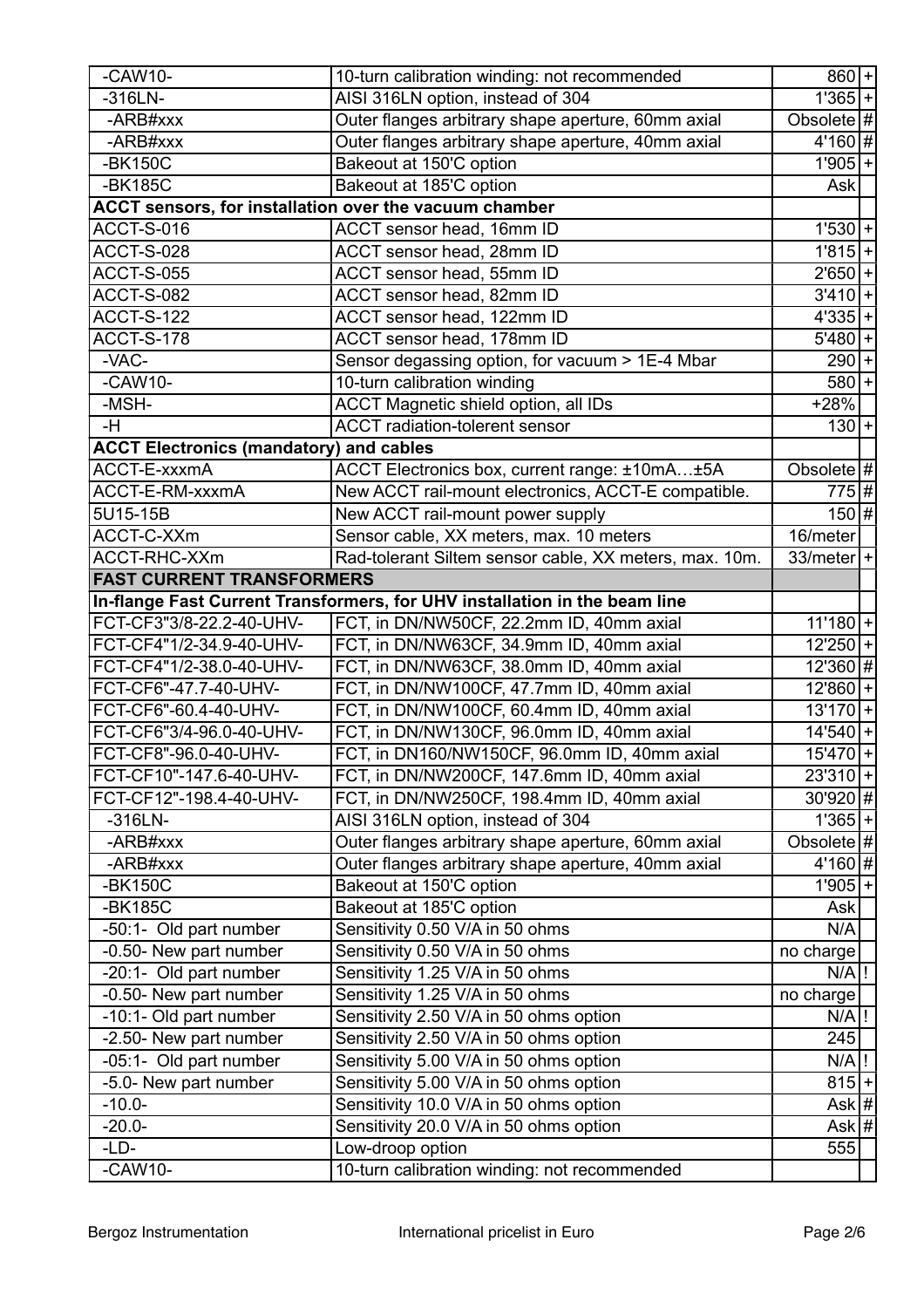| Fast Current Transformers, for installation over the vacuum chamber<br>FCT, 16mm ID<br>FCT-016-<br><b>FCT-028-</b><br>FCT, 28mm ID<br>FCT-055-<br>FCT, 55mm ID<br>$2'650+$<br>FCT, 82mm ID<br>FCT-082-<br>FCT, 122mm ID<br>$4'335+$<br><b>FCT-122-</b><br><b>FCT-178-</b><br>FCT, 178mm ID<br>0.50 V/A sensitivity<br>N/A<br>-50:1- Old part number<br>-0.50- New part number<br>0.50 V/A sensitivity<br>no charge<br>-20:1- Old part number<br>1.25 V/A sensitivity<br>$N/A$ !<br>-1.25- New part number<br>1.25 V/A sensitivity<br>no charge<br>-10:1- Old part number<br>2.5 V/A sensitivity, add<br>$N/A$ !<br>$+7%$<br>-2.5- New part number<br>2.5 V/A sensitivity, add<br>-05:1- Old part number<br>5.0 V/A sensitivity, add<br>$N/A$ !<br>-5.0- New part number<br>5.0 V/A sensitivity, add<br>$+21%$<br>-WB-<br>Wideband option<br>no-charge<br>$-LD-$<br>Low-droop option<br>$+17%$<br>10-turn calibration winding: not recommended<br>$-CAW10-$<br>$-VAC-$<br>Sensor degassing option, for vacuum > 1E-4 Mbar<br>-H<br>Radiation-tolerant sensor option<br>$240+$<br><b>INTEGRATING CURRENT TRANSFORMERS AND ELECTRONICS</b><br>In-flange Integrating Current Transformer, for UHV installation in the beam line<br>ICT-CF3"3/8-22.2-40-UHV-<br>ICT, in DN/NW50CF, 22.2mm ID, 40mm axial<br>ICT-CF4"1/2-34.9-40-UHV-<br>ICT, in DN/NW63CF, 34.9mm ID, 40mm axial<br>ICT, in DN/NW63CF, 38.0mm ID, 40mm axial<br>ICT-CF4"1/2-38.0-40-UHV-<br>ICT-CF6"-47.7-40-UHV-<br>ICT, in DN/NW100CF, 47.7mm ID, 40mm axial<br>ICT-CF6"-60.4-40-UHV-<br>ICT, in DN/NW100CF, 60.4mm ID, 40mm axial<br>$13'170$ +<br>ICT-CF6"3/4-96.0-40-UHV-<br>ICT, in DN/NW130CF, 96.0mm ID, 40mm axial<br>ICT, in DN160/NW150CF, 96.0mm ID, 40mm axial<br>ICT-CF8"-96.0-40-UHV-<br>ICT, in DN/NW200CF, 147.6mm ID, 40mm axial<br>ICT-CF10"-147.6-40-UHV-<br>ICT-CF12"-198.4-40-UHV-<br>ICT, in DN/NW250CF, 198.4mm ID, 40mm axial<br>AISI 316LN option, instead of 304<br>$-316LN-$<br>-ARB#xxx<br>Outer flanges arbitrary shape aperture, 60mm axial<br>-ARB#xxx<br>Outer flanges arbitrary shape aperture, 40mm axial<br>-H<br>Radiation-tolerant sensor option<br>$-BK150C$<br>Bakeout at 150'C option, not possible with Turbo<br>-BK185C<br>Bakeout at 185'C option<br><b>Ask</b><br>Sensitivity options for In-flange.ICT with 70-ns output pulse, new order codes<br>0.50 Vs/C sensitivity, 70ns output pulse<br>-50:1- Old part number<br>N/A<br>0.50 Vs/C sensitivity, 70ns output pulse<br>$\overline{No}$ charge<br>-0.50- New part number<br>-20:1- Old part number<br>1.25 Vs/C sensitivity, 70ns output pulse<br>$N/A$ !<br>1.25 Vs/C sensitivity, 70ns output pulse<br>-1.25- New part number<br>No charge<br>-10:1- Old part number<br>2.50 Vs/C sensitivity, 70ns output pulse<br>$N/A$ !<br>-2.50- New part number<br>2.50 Vs/C sensitivity, 70ns output pulse<br>5.00 Vs/C sensitivity, 70ns output pulse<br>$N/A$ !<br>-05:1- Old part number<br>-5.00- New part number<br>5.00 Vs/C sensitivity, 70ns output pulse<br>$-10.0-$<br>10.0 Vs/C sensitivity, 70ns output pulse<br>20.0 Vs/C sensitivity, 70ns output pulse<br>$-20.0-$<br>$-40.0-$<br>40.0 Vs/C sensitivity, 70ns output pulse | -H | Radiation-tolerant sensor option | $240 +$ |
|-------------------------------------------------------------------------------------------------------------------------------------------------------------------------------------------------------------------------------------------------------------------------------------------------------------------------------------------------------------------------------------------------------------------------------------------------------------------------------------------------------------------------------------------------------------------------------------------------------------------------------------------------------------------------------------------------------------------------------------------------------------------------------------------------------------------------------------------------------------------------------------------------------------------------------------------------------------------------------------------------------------------------------------------------------------------------------------------------------------------------------------------------------------------------------------------------------------------------------------------------------------------------------------------------------------------------------------------------------------------------------------------------------------------------------------------------------------------------------------------------------------------------------------------------------------------------------------------------------------------------------------------------------------------------------------------------------------------------------------------------------------------------------------------------------------------------------------------------------------------------------------------------------------------------------------------------------------------------------------------------------------------------------------------------------------------------------------------------------------------------------------------------------------------------------------------------------------------------------------------------------------------------------------------------------------------------------------------------------------------------------------------------------------------------------------------------------------------------------------------------------------------------------------------------------------------------------------------------------------------------------------------------------------------------------------------------------------------------------------------------------------------------------------------------------------------------------------------------------------------------------------------------------------------------------------------------------------------------------------------------------------------------------------------------------------------------------------------------------------------------------------------------------------------------------------------------|----|----------------------------------|---------|
| $1'815+$<br>$3'410 +$<br>$5'480+$<br>$280 +$<br>$11'180$ +<br>$12'250+$<br>$12'860+$<br>$15'470$ +<br>$245+$<br>$815 +$                                                                                                                                                                                                                                                                                                                                                                                                                                                                                                                                                                                                                                                                                                                                                                                                                                                                                                                                                                                                                                                                                                                                                                                                                                                                                                                                                                                                                                                                                                                                                                                                                                                                                                                                                                                                                                                                                                                                                                                                                                                                                                                                                                                                                                                                                                                                                                                                                                                                                                                                                                                                                                                                                                                                                                                                                                                                                                                                                                                                                                                                         |    |                                  |         |
| $1'530 +$                                                                                                                                                                                                                                                                                                                                                                                                                                                                                                                                                                                                                                                                                                                                                                                                                                                                                                                                                                                                                                                                                                                                                                                                                                                                                                                                                                                                                                                                                                                                                                                                                                                                                                                                                                                                                                                                                                                                                                                                                                                                                                                                                                                                                                                                                                                                                                                                                                                                                                                                                                                                                                                                                                                                                                                                                                                                                                                                                                                                                                                                                                                                                                                       |    |                                  |         |
|                                                                                                                                                                                                                                                                                                                                                                                                                                                                                                                                                                                                                                                                                                                                                                                                                                                                                                                                                                                                                                                                                                                                                                                                                                                                                                                                                                                                                                                                                                                                                                                                                                                                                                                                                                                                                                                                                                                                                                                                                                                                                                                                                                                                                                                                                                                                                                                                                                                                                                                                                                                                                                                                                                                                                                                                                                                                                                                                                                                                                                                                                                                                                                                                 |    |                                  |         |
|                                                                                                                                                                                                                                                                                                                                                                                                                                                                                                                                                                                                                                                                                                                                                                                                                                                                                                                                                                                                                                                                                                                                                                                                                                                                                                                                                                                                                                                                                                                                                                                                                                                                                                                                                                                                                                                                                                                                                                                                                                                                                                                                                                                                                                                                                                                                                                                                                                                                                                                                                                                                                                                                                                                                                                                                                                                                                                                                                                                                                                                                                                                                                                                                 |    |                                  |         |
|                                                                                                                                                                                                                                                                                                                                                                                                                                                                                                                                                                                                                                                                                                                                                                                                                                                                                                                                                                                                                                                                                                                                                                                                                                                                                                                                                                                                                                                                                                                                                                                                                                                                                                                                                                                                                                                                                                                                                                                                                                                                                                                                                                                                                                                                                                                                                                                                                                                                                                                                                                                                                                                                                                                                                                                                                                                                                                                                                                                                                                                                                                                                                                                                 |    |                                  |         |
|                                                                                                                                                                                                                                                                                                                                                                                                                                                                                                                                                                                                                                                                                                                                                                                                                                                                                                                                                                                                                                                                                                                                                                                                                                                                                                                                                                                                                                                                                                                                                                                                                                                                                                                                                                                                                                                                                                                                                                                                                                                                                                                                                                                                                                                                                                                                                                                                                                                                                                                                                                                                                                                                                                                                                                                                                                                                                                                                                                                                                                                                                                                                                                                                 |    |                                  |         |
|                                                                                                                                                                                                                                                                                                                                                                                                                                                                                                                                                                                                                                                                                                                                                                                                                                                                                                                                                                                                                                                                                                                                                                                                                                                                                                                                                                                                                                                                                                                                                                                                                                                                                                                                                                                                                                                                                                                                                                                                                                                                                                                                                                                                                                                                                                                                                                                                                                                                                                                                                                                                                                                                                                                                                                                                                                                                                                                                                                                                                                                                                                                                                                                                 |    |                                  |         |
| $12'360$ #<br>$14'540+$<br>$23'310$ +<br>30'920 #<br>$1'365+$<br>Obsolete $ # $<br>4'160 #<br>$240 +$<br>$1'905$ +<br>$2'885$ #<br>5'620 #<br>Ask $ #$                                                                                                                                                                                                                                                                                                                                                                                                                                                                                                                                                                                                                                                                                                                                                                                                                                                                                                                                                                                                                                                                                                                                                                                                                                                                                                                                                                                                                                                                                                                                                                                                                                                                                                                                                                                                                                                                                                                                                                                                                                                                                                                                                                                                                                                                                                                                                                                                                                                                                                                                                                                                                                                                                                                                                                                                                                                                                                                                                                                                                                          |    |                                  |         |
|                                                                                                                                                                                                                                                                                                                                                                                                                                                                                                                                                                                                                                                                                                                                                                                                                                                                                                                                                                                                                                                                                                                                                                                                                                                                                                                                                                                                                                                                                                                                                                                                                                                                                                                                                                                                                                                                                                                                                                                                                                                                                                                                                                                                                                                                                                                                                                                                                                                                                                                                                                                                                                                                                                                                                                                                                                                                                                                                                                                                                                                                                                                                                                                                 |    |                                  |         |
|                                                                                                                                                                                                                                                                                                                                                                                                                                                                                                                                                                                                                                                                                                                                                                                                                                                                                                                                                                                                                                                                                                                                                                                                                                                                                                                                                                                                                                                                                                                                                                                                                                                                                                                                                                                                                                                                                                                                                                                                                                                                                                                                                                                                                                                                                                                                                                                                                                                                                                                                                                                                                                                                                                                                                                                                                                                                                                                                                                                                                                                                                                                                                                                                 |    |                                  |         |
|                                                                                                                                                                                                                                                                                                                                                                                                                                                                                                                                                                                                                                                                                                                                                                                                                                                                                                                                                                                                                                                                                                                                                                                                                                                                                                                                                                                                                                                                                                                                                                                                                                                                                                                                                                                                                                                                                                                                                                                                                                                                                                                                                                                                                                                                                                                                                                                                                                                                                                                                                                                                                                                                                                                                                                                                                                                                                                                                                                                                                                                                                                                                                                                                 |    |                                  |         |
|                                                                                                                                                                                                                                                                                                                                                                                                                                                                                                                                                                                                                                                                                                                                                                                                                                                                                                                                                                                                                                                                                                                                                                                                                                                                                                                                                                                                                                                                                                                                                                                                                                                                                                                                                                                                                                                                                                                                                                                                                                                                                                                                                                                                                                                                                                                                                                                                                                                                                                                                                                                                                                                                                                                                                                                                                                                                                                                                                                                                                                                                                                                                                                                                 |    |                                  |         |
|                                                                                                                                                                                                                                                                                                                                                                                                                                                                                                                                                                                                                                                                                                                                                                                                                                                                                                                                                                                                                                                                                                                                                                                                                                                                                                                                                                                                                                                                                                                                                                                                                                                                                                                                                                                                                                                                                                                                                                                                                                                                                                                                                                                                                                                                                                                                                                                                                                                                                                                                                                                                                                                                                                                                                                                                                                                                                                                                                                                                                                                                                                                                                                                                 |    |                                  |         |
|                                                                                                                                                                                                                                                                                                                                                                                                                                                                                                                                                                                                                                                                                                                                                                                                                                                                                                                                                                                                                                                                                                                                                                                                                                                                                                                                                                                                                                                                                                                                                                                                                                                                                                                                                                                                                                                                                                                                                                                                                                                                                                                                                                                                                                                                                                                                                                                                                                                                                                                                                                                                                                                                                                                                                                                                                                                                                                                                                                                                                                                                                                                                                                                                 |    |                                  |         |
|                                                                                                                                                                                                                                                                                                                                                                                                                                                                                                                                                                                                                                                                                                                                                                                                                                                                                                                                                                                                                                                                                                                                                                                                                                                                                                                                                                                                                                                                                                                                                                                                                                                                                                                                                                                                                                                                                                                                                                                                                                                                                                                                                                                                                                                                                                                                                                                                                                                                                                                                                                                                                                                                                                                                                                                                                                                                                                                                                                                                                                                                                                                                                                                                 |    |                                  |         |
|                                                                                                                                                                                                                                                                                                                                                                                                                                                                                                                                                                                                                                                                                                                                                                                                                                                                                                                                                                                                                                                                                                                                                                                                                                                                                                                                                                                                                                                                                                                                                                                                                                                                                                                                                                                                                                                                                                                                                                                                                                                                                                                                                                                                                                                                                                                                                                                                                                                                                                                                                                                                                                                                                                                                                                                                                                                                                                                                                                                                                                                                                                                                                                                                 |    |                                  |         |
|                                                                                                                                                                                                                                                                                                                                                                                                                                                                                                                                                                                                                                                                                                                                                                                                                                                                                                                                                                                                                                                                                                                                                                                                                                                                                                                                                                                                                                                                                                                                                                                                                                                                                                                                                                                                                                                                                                                                                                                                                                                                                                                                                                                                                                                                                                                                                                                                                                                                                                                                                                                                                                                                                                                                                                                                                                                                                                                                                                                                                                                                                                                                                                                                 |    |                                  |         |
|                                                                                                                                                                                                                                                                                                                                                                                                                                                                                                                                                                                                                                                                                                                                                                                                                                                                                                                                                                                                                                                                                                                                                                                                                                                                                                                                                                                                                                                                                                                                                                                                                                                                                                                                                                                                                                                                                                                                                                                                                                                                                                                                                                                                                                                                                                                                                                                                                                                                                                                                                                                                                                                                                                                                                                                                                                                                                                                                                                                                                                                                                                                                                                                                 |    |                                  |         |
|                                                                                                                                                                                                                                                                                                                                                                                                                                                                                                                                                                                                                                                                                                                                                                                                                                                                                                                                                                                                                                                                                                                                                                                                                                                                                                                                                                                                                                                                                                                                                                                                                                                                                                                                                                                                                                                                                                                                                                                                                                                                                                                                                                                                                                                                                                                                                                                                                                                                                                                                                                                                                                                                                                                                                                                                                                                                                                                                                                                                                                                                                                                                                                                                 |    |                                  |         |
|                                                                                                                                                                                                                                                                                                                                                                                                                                                                                                                                                                                                                                                                                                                                                                                                                                                                                                                                                                                                                                                                                                                                                                                                                                                                                                                                                                                                                                                                                                                                                                                                                                                                                                                                                                                                                                                                                                                                                                                                                                                                                                                                                                                                                                                                                                                                                                                                                                                                                                                                                                                                                                                                                                                                                                                                                                                                                                                                                                                                                                                                                                                                                                                                 |    |                                  |         |
|                                                                                                                                                                                                                                                                                                                                                                                                                                                                                                                                                                                                                                                                                                                                                                                                                                                                                                                                                                                                                                                                                                                                                                                                                                                                                                                                                                                                                                                                                                                                                                                                                                                                                                                                                                                                                                                                                                                                                                                                                                                                                                                                                                                                                                                                                                                                                                                                                                                                                                                                                                                                                                                                                                                                                                                                                                                                                                                                                                                                                                                                                                                                                                                                 |    |                                  |         |
|                                                                                                                                                                                                                                                                                                                                                                                                                                                                                                                                                                                                                                                                                                                                                                                                                                                                                                                                                                                                                                                                                                                                                                                                                                                                                                                                                                                                                                                                                                                                                                                                                                                                                                                                                                                                                                                                                                                                                                                                                                                                                                                                                                                                                                                                                                                                                                                                                                                                                                                                                                                                                                                                                                                                                                                                                                                                                                                                                                                                                                                                                                                                                                                                 |    |                                  |         |
|                                                                                                                                                                                                                                                                                                                                                                                                                                                                                                                                                                                                                                                                                                                                                                                                                                                                                                                                                                                                                                                                                                                                                                                                                                                                                                                                                                                                                                                                                                                                                                                                                                                                                                                                                                                                                                                                                                                                                                                                                                                                                                                                                                                                                                                                                                                                                                                                                                                                                                                                                                                                                                                                                                                                                                                                                                                                                                                                                                                                                                                                                                                                                                                                 |    |                                  |         |
|                                                                                                                                                                                                                                                                                                                                                                                                                                                                                                                                                                                                                                                                                                                                                                                                                                                                                                                                                                                                                                                                                                                                                                                                                                                                                                                                                                                                                                                                                                                                                                                                                                                                                                                                                                                                                                                                                                                                                                                                                                                                                                                                                                                                                                                                                                                                                                                                                                                                                                                                                                                                                                                                                                                                                                                                                                                                                                                                                                                                                                                                                                                                                                                                 |    |                                  |         |
|                                                                                                                                                                                                                                                                                                                                                                                                                                                                                                                                                                                                                                                                                                                                                                                                                                                                                                                                                                                                                                                                                                                                                                                                                                                                                                                                                                                                                                                                                                                                                                                                                                                                                                                                                                                                                                                                                                                                                                                                                                                                                                                                                                                                                                                                                                                                                                                                                                                                                                                                                                                                                                                                                                                                                                                                                                                                                                                                                                                                                                                                                                                                                                                                 |    |                                  |         |
|                                                                                                                                                                                                                                                                                                                                                                                                                                                                                                                                                                                                                                                                                                                                                                                                                                                                                                                                                                                                                                                                                                                                                                                                                                                                                                                                                                                                                                                                                                                                                                                                                                                                                                                                                                                                                                                                                                                                                                                                                                                                                                                                                                                                                                                                                                                                                                                                                                                                                                                                                                                                                                                                                                                                                                                                                                                                                                                                                                                                                                                                                                                                                                                                 |    |                                  |         |
|                                                                                                                                                                                                                                                                                                                                                                                                                                                                                                                                                                                                                                                                                                                                                                                                                                                                                                                                                                                                                                                                                                                                                                                                                                                                                                                                                                                                                                                                                                                                                                                                                                                                                                                                                                                                                                                                                                                                                                                                                                                                                                                                                                                                                                                                                                                                                                                                                                                                                                                                                                                                                                                                                                                                                                                                                                                                                                                                                                                                                                                                                                                                                                                                 |    |                                  |         |
|                                                                                                                                                                                                                                                                                                                                                                                                                                                                                                                                                                                                                                                                                                                                                                                                                                                                                                                                                                                                                                                                                                                                                                                                                                                                                                                                                                                                                                                                                                                                                                                                                                                                                                                                                                                                                                                                                                                                                                                                                                                                                                                                                                                                                                                                                                                                                                                                                                                                                                                                                                                                                                                                                                                                                                                                                                                                                                                                                                                                                                                                                                                                                                                                 |    |                                  |         |
|                                                                                                                                                                                                                                                                                                                                                                                                                                                                                                                                                                                                                                                                                                                                                                                                                                                                                                                                                                                                                                                                                                                                                                                                                                                                                                                                                                                                                                                                                                                                                                                                                                                                                                                                                                                                                                                                                                                                                                                                                                                                                                                                                                                                                                                                                                                                                                                                                                                                                                                                                                                                                                                                                                                                                                                                                                                                                                                                                                                                                                                                                                                                                                                                 |    |                                  |         |
|                                                                                                                                                                                                                                                                                                                                                                                                                                                                                                                                                                                                                                                                                                                                                                                                                                                                                                                                                                                                                                                                                                                                                                                                                                                                                                                                                                                                                                                                                                                                                                                                                                                                                                                                                                                                                                                                                                                                                                                                                                                                                                                                                                                                                                                                                                                                                                                                                                                                                                                                                                                                                                                                                                                                                                                                                                                                                                                                                                                                                                                                                                                                                                                                 |    |                                  |         |
|                                                                                                                                                                                                                                                                                                                                                                                                                                                                                                                                                                                                                                                                                                                                                                                                                                                                                                                                                                                                                                                                                                                                                                                                                                                                                                                                                                                                                                                                                                                                                                                                                                                                                                                                                                                                                                                                                                                                                                                                                                                                                                                                                                                                                                                                                                                                                                                                                                                                                                                                                                                                                                                                                                                                                                                                                                                                                                                                                                                                                                                                                                                                                                                                 |    |                                  |         |
|                                                                                                                                                                                                                                                                                                                                                                                                                                                                                                                                                                                                                                                                                                                                                                                                                                                                                                                                                                                                                                                                                                                                                                                                                                                                                                                                                                                                                                                                                                                                                                                                                                                                                                                                                                                                                                                                                                                                                                                                                                                                                                                                                                                                                                                                                                                                                                                                                                                                                                                                                                                                                                                                                                                                                                                                                                                                                                                                                                                                                                                                                                                                                                                                 |    |                                  |         |
|                                                                                                                                                                                                                                                                                                                                                                                                                                                                                                                                                                                                                                                                                                                                                                                                                                                                                                                                                                                                                                                                                                                                                                                                                                                                                                                                                                                                                                                                                                                                                                                                                                                                                                                                                                                                                                                                                                                                                                                                                                                                                                                                                                                                                                                                                                                                                                                                                                                                                                                                                                                                                                                                                                                                                                                                                                                                                                                                                                                                                                                                                                                                                                                                 |    |                                  |         |
|                                                                                                                                                                                                                                                                                                                                                                                                                                                                                                                                                                                                                                                                                                                                                                                                                                                                                                                                                                                                                                                                                                                                                                                                                                                                                                                                                                                                                                                                                                                                                                                                                                                                                                                                                                                                                                                                                                                                                                                                                                                                                                                                                                                                                                                                                                                                                                                                                                                                                                                                                                                                                                                                                                                                                                                                                                                                                                                                                                                                                                                                                                                                                                                                 |    |                                  |         |
|                                                                                                                                                                                                                                                                                                                                                                                                                                                                                                                                                                                                                                                                                                                                                                                                                                                                                                                                                                                                                                                                                                                                                                                                                                                                                                                                                                                                                                                                                                                                                                                                                                                                                                                                                                                                                                                                                                                                                                                                                                                                                                                                                                                                                                                                                                                                                                                                                                                                                                                                                                                                                                                                                                                                                                                                                                                                                                                                                                                                                                                                                                                                                                                                 |    |                                  |         |
|                                                                                                                                                                                                                                                                                                                                                                                                                                                                                                                                                                                                                                                                                                                                                                                                                                                                                                                                                                                                                                                                                                                                                                                                                                                                                                                                                                                                                                                                                                                                                                                                                                                                                                                                                                                                                                                                                                                                                                                                                                                                                                                                                                                                                                                                                                                                                                                                                                                                                                                                                                                                                                                                                                                                                                                                                                                                                                                                                                                                                                                                                                                                                                                                 |    |                                  |         |
|                                                                                                                                                                                                                                                                                                                                                                                                                                                                                                                                                                                                                                                                                                                                                                                                                                                                                                                                                                                                                                                                                                                                                                                                                                                                                                                                                                                                                                                                                                                                                                                                                                                                                                                                                                                                                                                                                                                                                                                                                                                                                                                                                                                                                                                                                                                                                                                                                                                                                                                                                                                                                                                                                                                                                                                                                                                                                                                                                                                                                                                                                                                                                                                                 |    |                                  |         |
|                                                                                                                                                                                                                                                                                                                                                                                                                                                                                                                                                                                                                                                                                                                                                                                                                                                                                                                                                                                                                                                                                                                                                                                                                                                                                                                                                                                                                                                                                                                                                                                                                                                                                                                                                                                                                                                                                                                                                                                                                                                                                                                                                                                                                                                                                                                                                                                                                                                                                                                                                                                                                                                                                                                                                                                                                                                                                                                                                                                                                                                                                                                                                                                                 |    |                                  |         |
|                                                                                                                                                                                                                                                                                                                                                                                                                                                                                                                                                                                                                                                                                                                                                                                                                                                                                                                                                                                                                                                                                                                                                                                                                                                                                                                                                                                                                                                                                                                                                                                                                                                                                                                                                                                                                                                                                                                                                                                                                                                                                                                                                                                                                                                                                                                                                                                                                                                                                                                                                                                                                                                                                                                                                                                                                                                                                                                                                                                                                                                                                                                                                                                                 |    |                                  |         |
|                                                                                                                                                                                                                                                                                                                                                                                                                                                                                                                                                                                                                                                                                                                                                                                                                                                                                                                                                                                                                                                                                                                                                                                                                                                                                                                                                                                                                                                                                                                                                                                                                                                                                                                                                                                                                                                                                                                                                                                                                                                                                                                                                                                                                                                                                                                                                                                                                                                                                                                                                                                                                                                                                                                                                                                                                                                                                                                                                                                                                                                                                                                                                                                                 |    |                                  |         |
|                                                                                                                                                                                                                                                                                                                                                                                                                                                                                                                                                                                                                                                                                                                                                                                                                                                                                                                                                                                                                                                                                                                                                                                                                                                                                                                                                                                                                                                                                                                                                                                                                                                                                                                                                                                                                                                                                                                                                                                                                                                                                                                                                                                                                                                                                                                                                                                                                                                                                                                                                                                                                                                                                                                                                                                                                                                                                                                                                                                                                                                                                                                                                                                                 |    |                                  |         |
|                                                                                                                                                                                                                                                                                                                                                                                                                                                                                                                                                                                                                                                                                                                                                                                                                                                                                                                                                                                                                                                                                                                                                                                                                                                                                                                                                                                                                                                                                                                                                                                                                                                                                                                                                                                                                                                                                                                                                                                                                                                                                                                                                                                                                                                                                                                                                                                                                                                                                                                                                                                                                                                                                                                                                                                                                                                                                                                                                                                                                                                                                                                                                                                                 |    |                                  |         |
|                                                                                                                                                                                                                                                                                                                                                                                                                                                                                                                                                                                                                                                                                                                                                                                                                                                                                                                                                                                                                                                                                                                                                                                                                                                                                                                                                                                                                                                                                                                                                                                                                                                                                                                                                                                                                                                                                                                                                                                                                                                                                                                                                                                                                                                                                                                                                                                                                                                                                                                                                                                                                                                                                                                                                                                                                                                                                                                                                                                                                                                                                                                                                                                                 |    |                                  |         |
|                                                                                                                                                                                                                                                                                                                                                                                                                                                                                                                                                                                                                                                                                                                                                                                                                                                                                                                                                                                                                                                                                                                                                                                                                                                                                                                                                                                                                                                                                                                                                                                                                                                                                                                                                                                                                                                                                                                                                                                                                                                                                                                                                                                                                                                                                                                                                                                                                                                                                                                                                                                                                                                                                                                                                                                                                                                                                                                                                                                                                                                                                                                                                                                                 |    |                                  |         |
|                                                                                                                                                                                                                                                                                                                                                                                                                                                                                                                                                                                                                                                                                                                                                                                                                                                                                                                                                                                                                                                                                                                                                                                                                                                                                                                                                                                                                                                                                                                                                                                                                                                                                                                                                                                                                                                                                                                                                                                                                                                                                                                                                                                                                                                                                                                                                                                                                                                                                                                                                                                                                                                                                                                                                                                                                                                                                                                                                                                                                                                                                                                                                                                                 |    |                                  |         |
|                                                                                                                                                                                                                                                                                                                                                                                                                                                                                                                                                                                                                                                                                                                                                                                                                                                                                                                                                                                                                                                                                                                                                                                                                                                                                                                                                                                                                                                                                                                                                                                                                                                                                                                                                                                                                                                                                                                                                                                                                                                                                                                                                                                                                                                                                                                                                                                                                                                                                                                                                                                                                                                                                                                                                                                                                                                                                                                                                                                                                                                                                                                                                                                                 |    |                                  |         |
|                                                                                                                                                                                                                                                                                                                                                                                                                                                                                                                                                                                                                                                                                                                                                                                                                                                                                                                                                                                                                                                                                                                                                                                                                                                                                                                                                                                                                                                                                                                                                                                                                                                                                                                                                                                                                                                                                                                                                                                                                                                                                                                                                                                                                                                                                                                                                                                                                                                                                                                                                                                                                                                                                                                                                                                                                                                                                                                                                                                                                                                                                                                                                                                                 |    |                                  |         |
|                                                                                                                                                                                                                                                                                                                                                                                                                                                                                                                                                                                                                                                                                                                                                                                                                                                                                                                                                                                                                                                                                                                                                                                                                                                                                                                                                                                                                                                                                                                                                                                                                                                                                                                                                                                                                                                                                                                                                                                                                                                                                                                                                                                                                                                                                                                                                                                                                                                                                                                                                                                                                                                                                                                                                                                                                                                                                                                                                                                                                                                                                                                                                                                                 |    |                                  |         |
|                                                                                                                                                                                                                                                                                                                                                                                                                                                                                                                                                                                                                                                                                                                                                                                                                                                                                                                                                                                                                                                                                                                                                                                                                                                                                                                                                                                                                                                                                                                                                                                                                                                                                                                                                                                                                                                                                                                                                                                                                                                                                                                                                                                                                                                                                                                                                                                                                                                                                                                                                                                                                                                                                                                                                                                                                                                                                                                                                                                                                                                                                                                                                                                                 |    |                                  |         |
|                                                                                                                                                                                                                                                                                                                                                                                                                                                                                                                                                                                                                                                                                                                                                                                                                                                                                                                                                                                                                                                                                                                                                                                                                                                                                                                                                                                                                                                                                                                                                                                                                                                                                                                                                                                                                                                                                                                                                                                                                                                                                                                                                                                                                                                                                                                                                                                                                                                                                                                                                                                                                                                                                                                                                                                                                                                                                                                                                                                                                                                                                                                                                                                                 |    |                                  |         |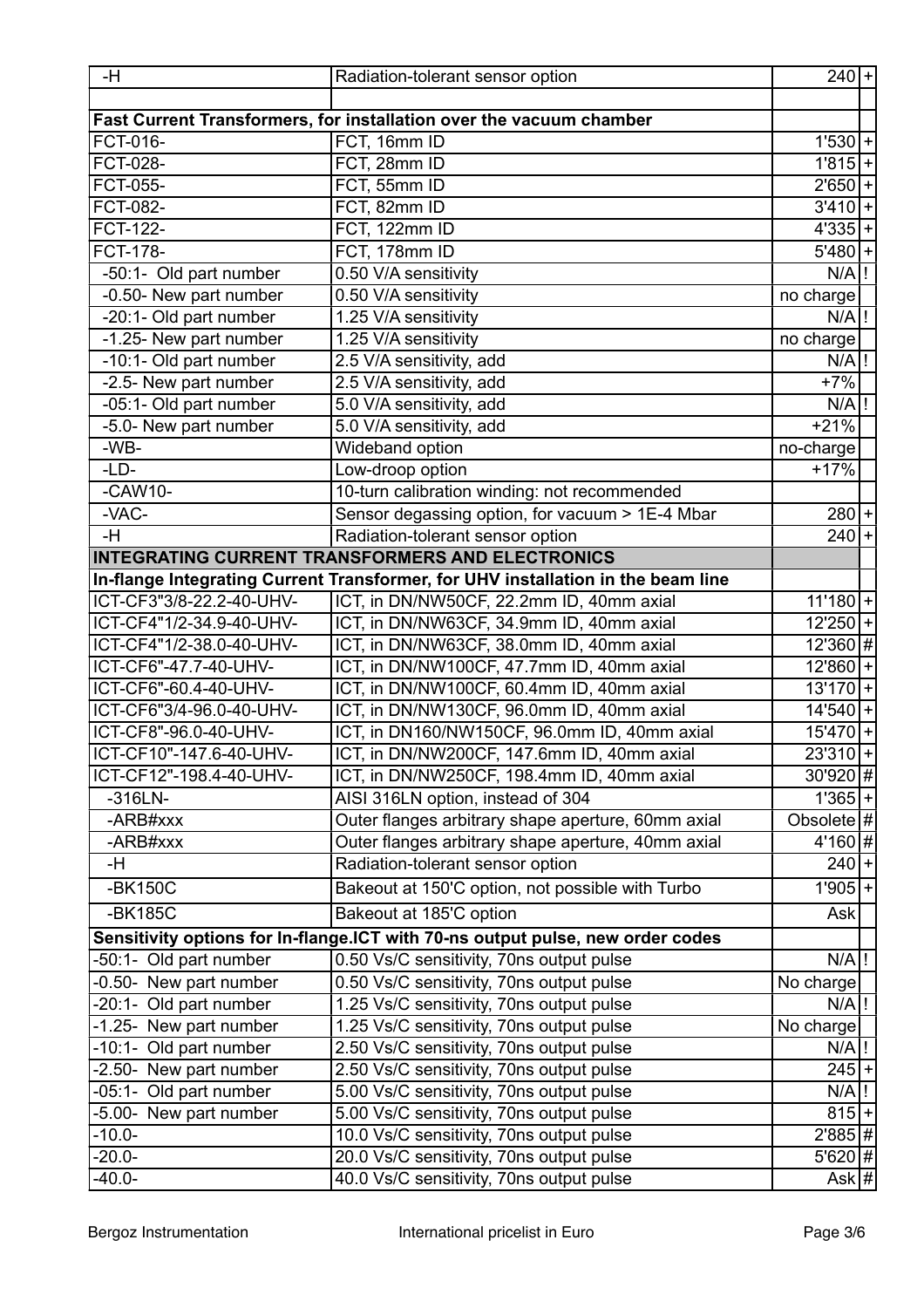| <b>LD</b>                                                                 | Low-droop option (available only up to 5.00 Vs/C)                                          | $555 + $                            |  |
|---------------------------------------------------------------------------|--------------------------------------------------------------------------------------------|-------------------------------------|--|
| -CAW                                                                      | Calibration winding, ICT with 70ns output only                                             | $850 +$                             |  |
|                                                                           | Sensitivity options for In-flange.ICT with Turbo RF carrier output                         |                                     |  |
| -Turbo1                                                                   | Noise 20 fC/pulse, RF carrier output                                                       | 4'430 #                             |  |
| -Turbo2                                                                   | Noise 10 fC/pulse, RF carrier output                                                       | 5'360 #                             |  |
| -Turbo4                                                                   | Noise 5 fC/pulse, RF carrier output                                                        | $6'490$ #                           |  |
| -Turbo8                                                                   | Lowest noise, RF carrier output                                                            | Ask $ \# $                          |  |
| "in-air" ICT, for installation over the vacuum chamber                    |                                                                                            |                                     |  |
| ICT-016-                                                                  | ICT, 16mm ID                                                                               | $2'810$ +                           |  |
| <b>ICT-028-</b>                                                           | ICT, 28mm ID                                                                               | $3'100$ +                           |  |
| <b>ICT-055-</b>                                                           | ICT, 55mm ID                                                                               | $4'320+$                            |  |
| <b>ICT-082-</b>                                                           | ICT, 82mm ID                                                                               | $5'290+$                            |  |
| <b>ICT-122-</b>                                                           | ICT, 122mm ID                                                                              | $6'310 +$                           |  |
| <b>ICT-178-</b>                                                           | ICT, 178mm ID                                                                              | $7'760+$                            |  |
| -50:1- Old part number                                                    | 0.50 Vs/C sensitivity, 70ns output pulse                                                   | $N/A$ !                             |  |
| -0.50- New part number                                                    | 0.50 Vs/C sensitivity, 70ns output pulse                                                   | No charge                           |  |
| -20:1- Old part number                                                    | 1.25 Vs/C sensitivity, 70ns output pulse                                                   | $N/A$ !                             |  |
| -1.25- New part number                                                    | 1.25 Vs/C sensitivity, 70ns output pulse                                                   | No charge                           |  |
| -10:1- Old part number                                                    | 2.50 Vs/C sensitivity, 70ns output pulse                                                   | $N/A$ !                             |  |
| -2.50- New part number                                                    | 2.50 Vs/C sensitivity, 70ns output pulse                                                   | $+7%$                               |  |
| -05:1- Old part number                                                    | 5.00 Vs/C sensitivity, 70ns output pulse                                                   | N/A                                 |  |
| -5.00- New part number                                                    | 5.00 Vs/C sensitivity, 70ns output pulse                                                   | $+21%$                              |  |
| -10.0- New part number                                                    | 10.0 Vs/C sensitivity, 70ns output pulse                                                   | +48% #                              |  |
| -VAC                                                                      | Sensor degassing, "in-air" ICT only                                                        | $280 +$                             |  |
| Beam Charge Monitor to measure charge from ICT                            |                                                                                            |                                     |  |
| <b>BCM-IHR-E</b>                                                          | BCM plug-in card for 70ns output pulse ICT                                                 | 8'860                               |  |
| <b>BCM-RF-E</b>                                                           | BCM plug-in card for In-flange.ICT with RF carrier output                                  | $8'860$ #                           |  |
| <b>BCM-CA-E</b>                                                           | BCM Continuous Averaging plug-in card                                                      | Obsolete                            |  |
| <b>BCM-RFC/xx</b>                                                         | <b>BCM RF-Shielded powered chassis</b>                                                     |                                     |  |
|                                                                           |                                                                                            | $1'240+$<br>+260/st. <sup> + </sup> |  |
| <b>BCM-EPS-FO</b>                                                         | for xx BCM stations, (Max.18) add                                                          |                                     |  |
|                                                                           | Enclosure w/FO trigger daisy chain + power supply                                          | $885+$                              |  |
| <b>BCM-C-xxx</b><br><b>BCM-RHC-xxx</b>                                    | BCM SMA-SMA xxx-meter radox cable<br>BCM SMA-SMA xxx-meter, PEEK connectors                | $175+7.7/m+$<br>755+7.7/m #         |  |
|                                                                           |                                                                                            |                                     |  |
| <b>BEAM POSITION MONITORS</b><br><b>Multiplexed Beam Position Monitor</b> |                                                                                            |                                     |  |
| MX-BPM                                                                    | BPM electronics module for fixed RF                                                        | $3'480 +$                           |  |
| MX-BPM-FG                                                                 |                                                                                            | Obsolete                            |  |
| MX-BPM/CUS.xx                                                             | Fast NIM gate option                                                                       |                                     |  |
|                                                                           | One-time customizing charge for new frequency                                              | Ask #                               |  |
| LR-BPM                                                                    | Log-ratio Beam Position Monitor, for single bunch, long macropulse and CW<br>Log-ratio BPM | $3'225$ +                           |  |
| LR-BPM-SH                                                                 | Sample & Hold on X and Y                                                                   | $710+$                              |  |
| LR-BPM-TRG                                                                |                                                                                            | $300 +$                             |  |
|                                                                           | On-board beam trigger                                                                      |                                     |  |
| LR-BPM-SUM                                                                | Sum of logs output                                                                         | $160 +$                             |  |
| LR-BPM-ABCD                                                               | Direct A, B, C, D wideband outputs                                                         | $265+$<br>2'050                     |  |
| LR-BPM/CUS.xx                                                             | One-time customizing charge for new frequency                                              |                                     |  |
|                                                                           | S-band Beam Position Monitor, for single bunch, long macropulse and CW                     |                                     |  |
| S-BPM                                                                     | S-band BPM                                                                                 | $4'080$ +                           |  |
| S-BPM-SH                                                                  | Sample & Hold on X and Y                                                                   | $710 +$<br>$300 +$                  |  |
| S-BPM-TRG                                                                 | On-board beam trigger                                                                      |                                     |  |
| S-BPM-SUM                                                                 | Sum of logs output                                                                         | $160 +$                             |  |
| S-BPM-ABCD                                                                | Direct A, B, C, D wideband outputs                                                         | $265 +$                             |  |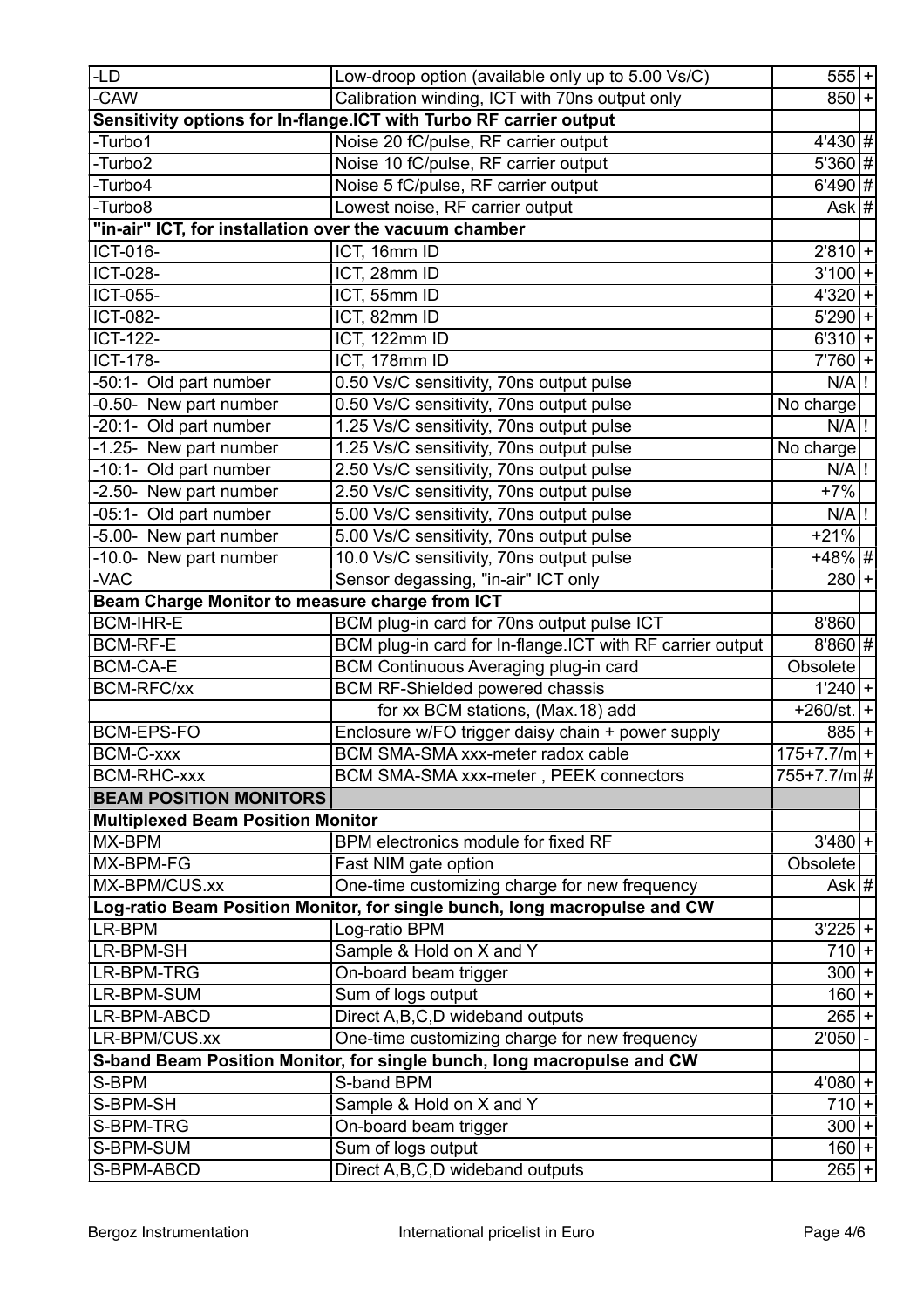| S-BPM/CUS.xx                                   | One-time customizing charge for new frequency                   | Ask #           |  |
|------------------------------------------------|-----------------------------------------------------------------|-----------------|--|
| S-BPM-FEFA                                     | S-band filter & amplifier, one per pickup                       | 1'260           |  |
| S-BPM-FEFA/CUS.xx                              | One-time customizing charge for new frequency                   | Ask $#$         |  |
|                                                | Baseband Beam Position Monitor, for ions / medical accelerators |                 |  |
| <b>BB-BPM</b>                                  | <b>Baseband Log-ratio BPM</b>                                   | 3'310           |  |
| <b>BB-BPM-TRG</b>                              | On-board beam trigger                                           | 290             |  |
| <b>BB-BPM-SUM</b>                              | Sum of logs output                                              | 155             |  |
| <b>BB-BPM-ABCD</b>                             | Direct A, B, C, D wideband outputs                              | $265+$          |  |
| <b>BB-BPM/CUS.xx</b>                           | One-time customizing charge for new frequency                   | 2'050           |  |
| <b>BB-FEFA</b>                                 | Baseband Front-end Filter & Amplifier high-impedance            | 1'560           |  |
| BPM accessories, common to all BPMs            |                                                                 |                 |  |
| <b>BPM-RFC/xx</b>                              | Chassis with power supply                                       | $1'460 +$       |  |
|                                                | for xx BPM stations, (max.16) add                               | $+285$ /st.  +  |  |
| BPM-RFC-ABCD/xx                                | SMA ABCD chassis outputs                                        | $+260$ /st. $+$ |  |
| <b>BPM-EPS</b>                                 | Enclosure and power supply for 1 BPM module                     | $750 +$         |  |
| BPM-LPF/1kHz                                   | X-Y output low-pass filter 1 kHz for 1 station                  | 70              |  |
| <b>BPM-KIT</b>                                 | Table-top test kit                                              | $760 +$         |  |
| <b>BPM-XTD</b>                                 | Module extender                                                 | $680 +$         |  |
| <b>BPM-SERV/RF</b>                             | RF output service module                                        | $400 +$         |  |
| <b>BPM-SERV/CMD</b>                            | TTL input service module                                        | $400 +$         |  |
| <b>BPM-BBC</b>                                 | Beam-based center determination (LR- and BB-BPM only            | $1'010$ +       |  |
| BPM-BPF/500MHz                                 | SMA-SMA band-pass filter 500 MHz                                | $105 +$         |  |
| BPM-CMC/3.0                                    | Coax. cable common mode core ID=3mm, 100 pcs                    | Obsolete $\#$   |  |
| BPM-CMC/5.0                                    | Coax. cable common mode core ID=5mm, 100 pcs                    | Obsolete $ #$   |  |
| <b>BPM-C-xxx</b>                               | BPM SMA-SMA xxx-meter Radox cable                               | $175+7.7/m$ +   |  |
| <b>BPM-RHC-xxx</b>                             | BPM SMA-SMA xxx-meter, PEEK connectors                          | 755+7.7/m #     |  |
| 4-channel Beam Position Analog Frontends       |                                                                 |                 |  |
| <b>BPM-AFE/PCI</b>                             | PCI mezzanine board 4-pickups down converter                    | $1'690+$        |  |
| <b>BPM-AFE/CUS</b>                             | One-time customizing charge for new layout                      | Ask             |  |
| <b>BEAM PROFILE MONITORS</b>                   |                                                                 |                 |  |
| VWM-S1                                         |                                                                 | Obsolete        |  |
| VWM-LA50                                       |                                                                 | Obsolete        |  |
| VWM-LA60                                       |                                                                 | Obsolete        |  |
| VWM-S5/xx                                      |                                                                 | Obsolete        |  |
| VWM-S-1W-A5mm                                  | Sensor, 1 wire, 5mm free aperture                               | 2'360           |  |
| VWM-S-1W-A20mm                                 | Sensor, 1 wire, 20mm free aperture                              | 2'650           |  |
| VWM-S-1W-A40mm                                 | Sensor, 1 wire, 40mm free aperture                              | 2'860           |  |
| VWM-S-1W-A60mm                                 | Sensor, 1 wire, 60mm free aperture                              | 3'080           |  |
| -SS                                            | Stainless steel wire, 100um                                     | N/C             |  |
| -B                                             | Bronze wire, 125um                                              | N/C             |  |
| -W                                             | Tungsten wire, 100um                                            | N/C             |  |
| <b>VWM-FEE</b>                                 | Front-end electroncs for 2 wires                                | $1'525+$        |  |
| <b>VWM-RFC</b>                                 | RF chassis for up to six 2WB circuits                           | $3'255$ +       |  |
| VWM-2WB                                        | In-chassis board supporting 2 wires                             | $2'175$ +       |  |
| VWM-TWP/Xm                                     | Sensor cable twisted shielded Siltem                            | $33/meter$  +   |  |
| <b>VWM-RJC</b>                                 | Front-end to chassis RJ45 cat.5 cable, max. 50m                 | buy locally     |  |
| <b>BEAM LOSS MONITOR</b>                       |                                                                 |                 |  |
| PIN-photodiode coincidence based loss detector |                                                                 |                 |  |
| <b>BLM</b>                                     | BLM with 7.34 mm2 coincidence PIN-diodes                        | $450 +$         |  |
| <b>RECALIBRATION SERVICES</b>                  |                                                                 |                 |  |
| <b>IPCT</b>                                    | Incl. Calibration Certificate 12 months renewable               | $230 +$         |  |